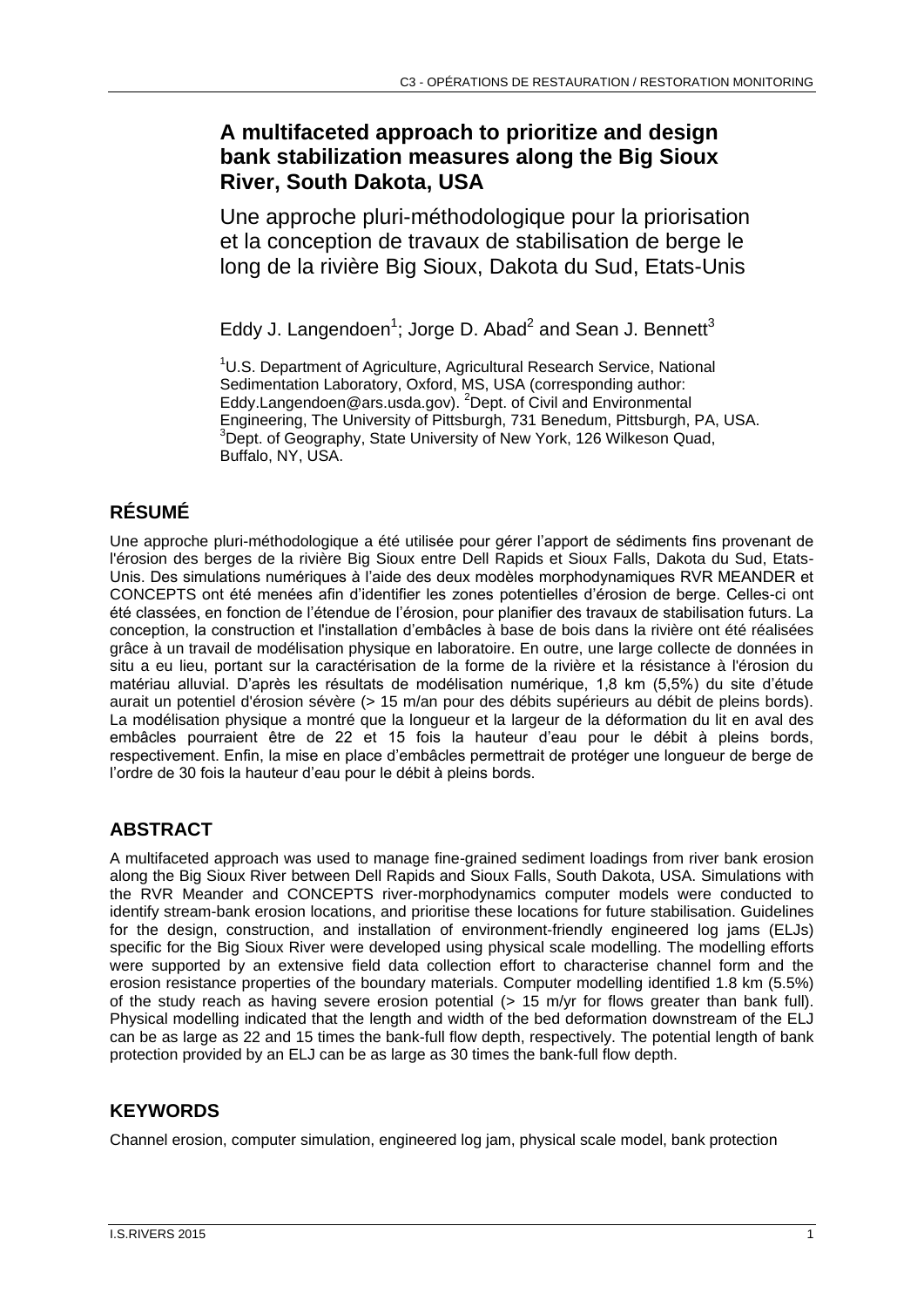### **1 INTRODUCTION**

The State of South Dakota identified large portions of the Big Sioux River and its tributaries in South Dakota, USA that are impaired because of increased levels of Total Suspended Solids. Bankhead and Simon (2009) determined that approximately 25% of stream loading was coming from the river's banks, which were retreating up to 10 m/yr in active meander bends. Current bank protection measures are rock spurs and conventional rip rap, but the top of the rock in either of these cases is only allowed to reach the 1.5-year flow. As this water surface elevation is 1 to 2 m below top-of-bank, the upper portion of the bank face is exposed to erosion. Further, these measures do not provide sufficient resources for instream habitat.

The primary objective of the presented research was to determine optimal application of environmentfriendly engineered log jams (ELJs) to reduce bank erosion and minimize associated bed erosion along the Big Sioux River. This was carried out using multiple approaches: (1) field data collection to characterise channel form and the resistance-to-erosion properties of the boundary materials; (2) computer modelling using the RVR Meander (Motta et al., 2012) and CONCEPTS (Langendoen et al., 2009) models to identify and prioritise unprotected locations with the highest, probable bank erosion rates for future stabilisation; (3) physical scale models of ELJs to provide guidelines for their design, construction, and installation on the Big Sioux River.

The geographic scope of the project is a 34-km long reach on the Big Sioux River between Dell Rapids and Sioux Falls, South Dakota (Figure 1). The reach is fairly sinuous with an average sinuosity of 1.6. The average channel slope is 0.4 m/km. The bed material is sand dominated with the median bed material grain size along the study reach varying between 0.03 and 7.0 mm with a mean value of 1.4 mm. Bank material is cohesive except for the sediments/soils at depth, which consist of sands and gravels. The upper cohesive layer primarily comprises erodible loam and sandy loam soils, but percent clay is found as high as 55%. The critical shear stress required to erode these materials was fairly constant (about 10 Pa) for the lower 25 km of the study reach, and linearly reduced to about 2 Pa at the upstream end of the study reach. Snow-melt driven flows in late Spring can be quite large and remain close to bank-full conditions for extended periods of time.

# **2 RESULTS**

### **2.1 Bank protection prioritisation**

The one-dimensional channel evolution computer model CONCEPTS was used to identify locations vulnerable for erosion along the study reach under a range of different flow conditions. Evaluated flow discharges ranged from discharge with a 1.5- to 2-yr (bank-full) return period to discharges with a return period of 50 years. The computer model RVR Meander was used to determine the enhanced shear stresses exerted by the helical flow on the outer bank of meander bends, which were then used to modify the bank soil erodibility employed by the CONCEPTS model.

Changes in bed elevation did not vary much between the different flow scenarios or because of the presence of bank protection measures. Channel top width increased significantly at a few locations. Bank erosion potential was categorised as minor  $(< 5 \text{ m})$ , moderate  $(> 5 \text{ m})$ , and severe  $(> 15 \text{ m})$ . 6.5 km (19.3%) of the study reach was classified as having minor erosion potential, 0.5 km (1.5%) of the study reach was classified as having moderate erosion potential, and 1.8 km (5.5%) of the study reach was classified as having severe erosion potential (Figure 1).

### **2.2 Engineered log jam design**

Using the mean annual flow of the Big Sioux River as the design discharge, and employing channel dimensions and slopes along the corridor in question, two Froude-scaled physical models were constructed (1:20 vertical scale): (1) a fixed-bed model (1:21 horizontal scale), and (2) a movable-bed model (1:27 horizontal scale). This scaling procedure also extended to the availability of timber to be used. Two types of bank-attached deflector jams (ELJ-1 and ELJ-2) were tested, see Figure 2.

Results, listed in Table 1, show that (1) ELJs have modest effects of spatially-averaged flow, but cause localised changes to flow, turbulence, and bed shear stress near the structures, (2) ELJ-1 had a more pronounced effect on flow and alluvial channel adjustment as compared to ELJ-2, and (3) the zone of influence downstream of an ELJ was relatively large, and the presence of multiple structures immediately upstream could alter these effects.